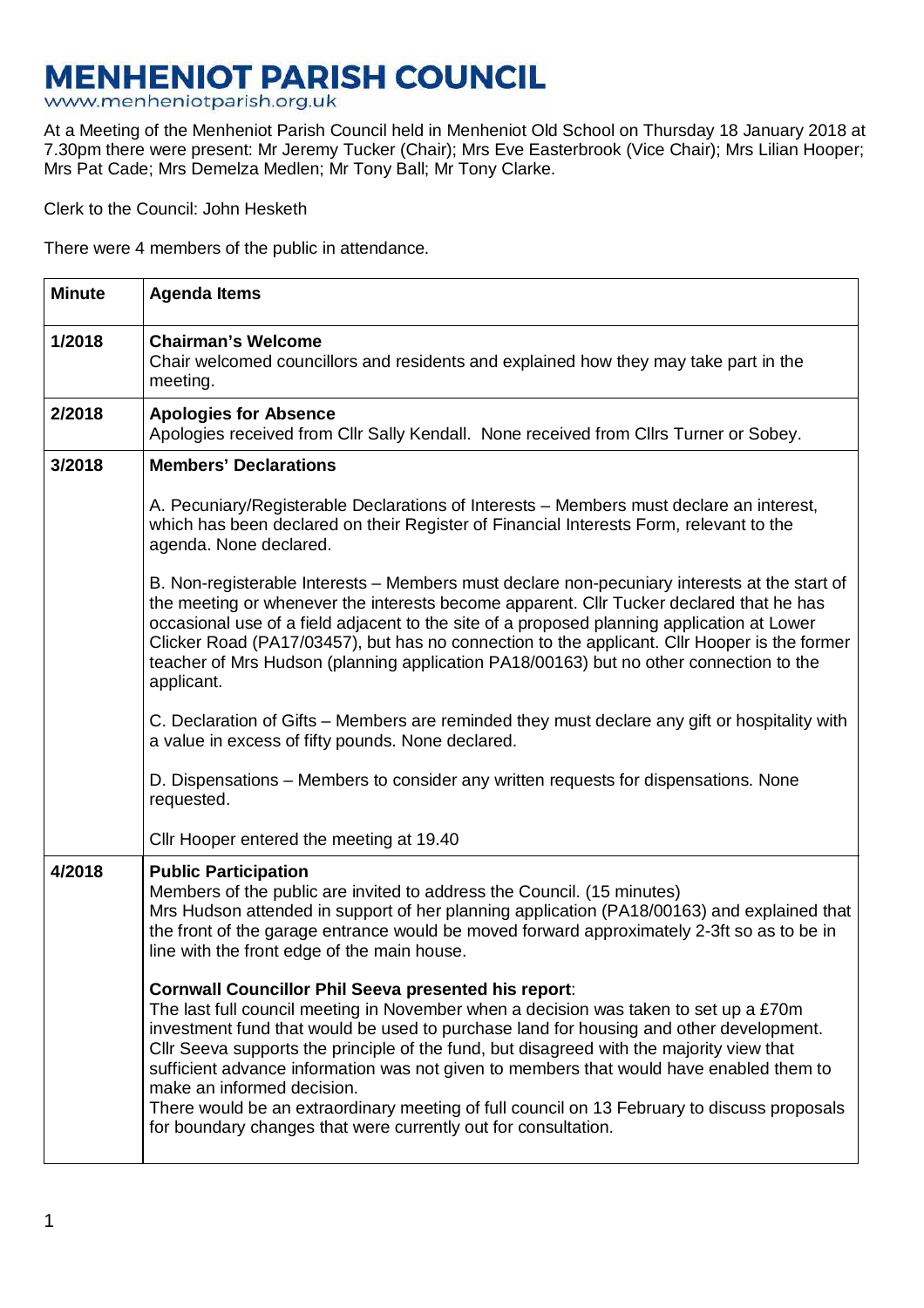|        | A reminder that Cllr Seeva has a discretionary fund (Community Chest) that can be used to<br>support local initiatives. Details were available from the Cornwall Council website (search<br>online for Community Grant).<br>A decision on the final location for a UK Spaceport would be made soon, the final choice<br>being either in Scotland or Cornwall.<br>He has spoken with resident Mr Simon Fitton and planning officer Mark Wigley who are in<br>discussions about a way forward in his planning application.<br>The traveller site at Horningtops is complete and ready for occupation. Councillors are still<br>concerned about supervision of and access to the site. Cllr Seeva will feedback their<br>concerns.<br>Cllr Medlen asked that repairs to the wall at Fourgates be progressed.                                                                         |
|--------|-----------------------------------------------------------------------------------------------------------------------------------------------------------------------------------------------------------------------------------------------------------------------------------------------------------------------------------------------------------------------------------------------------------------------------------------------------------------------------------------------------------------------------------------------------------------------------------------------------------------------------------------------------------------------------------------------------------------------------------------------------------------------------------------------------------------------------------------------------------------------------------|
| 5/2018 | <b>Minutes of Meeting</b><br>Councillors RESOLVED to accept the following minutes as a true and accurate record with a<br>typing error on item 139/2017 Mrs Margaret Juckett corrected to read 'road leading to the<br>tennis club can go ahead'.16 November 2017. Proposed Cllr Medlen. Seconded Cllr<br>Easterbrook.<br>14 December 2017. Proposed Cllr Sneyd. Seconded Cllr Clarke. All agreed.                                                                                                                                                                                                                                                                                                                                                                                                                                                                                |
| 6/2018 | <b>Matters Arising from the Minutes</b><br>Update on progress Old Chapel<br>A<br>Cllr Easterbrook explained that the council had been in touch with Cornwall Council's<br>Building Control team about the continuing dangerous state of the Old Chapel on East Road.<br>Because Council officers are unable to reach the current owner, they are now taking legal<br>action to make necessary repairs to the property, and will recover these costs at a later date<br>from the owner. Residents are asked to report any further concerns to the Clerk who will<br>forward them to Cornwall Council.                                                                                                                                                                                                                                                                              |
|        | B<br>Clerk reported back that the £20 donation to Menheniot Scout Group that the parish<br>council had granted to fund Old School hire for Christmas Carol Service was not needed<br>because the Old School Trust had already agreed to waive the fee.                                                                                                                                                                                                                                                                                                                                                                                                                                                                                                                                                                                                                            |
|        | С<br>Menheniot Playgroup Garden<br>Cllr Easterbrook explained that the playgroup wished to make extra use of the playing field<br>on East Road, and asked that they be allowed to erect a small storage shed for equipment.<br>Councillors were concerned about the security of the proposal, and did not agree to the<br>suggestion, but welcomed the offer from the Menheniot Old School to allow additional<br>storage space on their premises. Councillors were also in agreement that the school could<br>continue to use the parking area outside the Old School. There was a discussion on the<br>continued problem of surface water flooding over the parking area that impacted on residents<br>in the cottages. It was RESOLVED to enquire about remedial work and its possible cost as a<br>matter of urgency. Proposed Cllr Clarke. Seconded Cllr Hooper. All agreed. |
| 7/2018 | Correspondence<br>Email from Cornwall Council Financial Planning group about future precept<br>A<br>increases. Clerk explained that by 2021, central government may impose a cap on the<br>percentage increase in annual precept that parish councils can levy. This was unlikely to be<br>an issue in the short to medium term for this council.                                                                                                                                                                                                                                                                                                                                                                                                                                                                                                                                 |
|        | Clerk had received a proposal from Clare Read of the Scout Group offering to refund<br>B<br>the £100 grant that the council had awarded them in November 2017. The group had raised<br>more than the value of the grant and had written to return the money. It was RESOLVED to<br>thank the scout group for their kind offer, not to accept the refund, but request that the group<br>use the funds in a way that would benefit their troop. Proposed CIIr Easterbrook. Seconded<br>Cllr Clarke. All agreed.                                                                                                                                                                                                                                                                                                                                                                     |
|        | Clerk had received an email from Mrs Jennie Harrison concerning the final conclusion<br>C<br>of the allotment survey (see Item 11B below). She disagreed with the majority view of plot                                                                                                                                                                                                                                                                                                                                                                                                                                                                                                                                                                                                                                                                                           |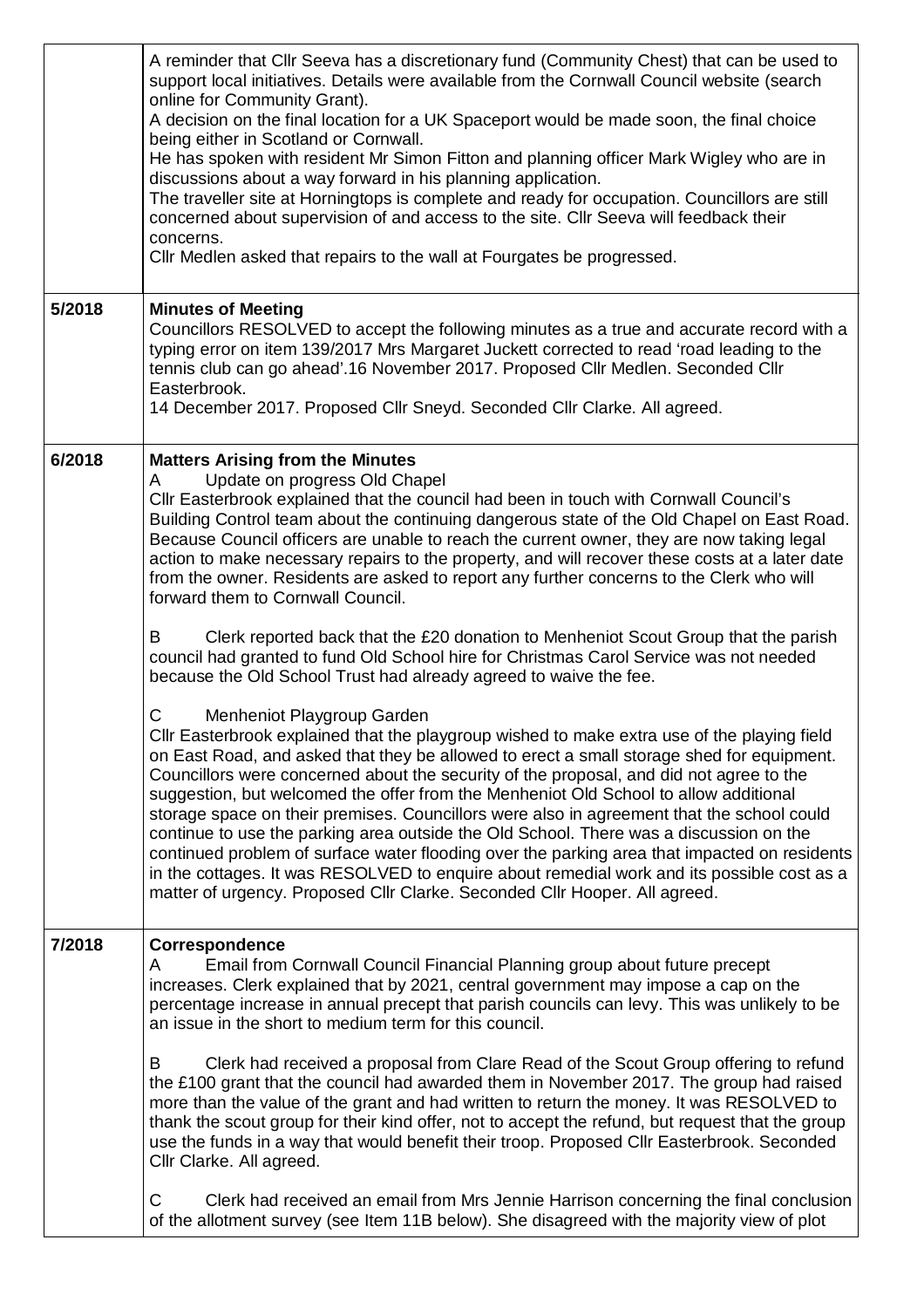|        | holders that the council should facilitate the purchase and installation of a 60 gallon water<br>trough.                                                                                                                                                                                                                                                                                                                                                                                                                                                                                                                                                                                                                                                                                                                                                                                                                                                                                                                                                                                                                                                                                                       |
|--------|----------------------------------------------------------------------------------------------------------------------------------------------------------------------------------------------------------------------------------------------------------------------------------------------------------------------------------------------------------------------------------------------------------------------------------------------------------------------------------------------------------------------------------------------------------------------------------------------------------------------------------------------------------------------------------------------------------------------------------------------------------------------------------------------------------------------------------------------------------------------------------------------------------------------------------------------------------------------------------------------------------------------------------------------------------------------------------------------------------------------------------------------------------------------------------------------------------------|
| 8/2018 | <b>Planning Matters</b><br>To agree the parish council's response to Cornwall Council consultations on new<br>A<br>planning applications received before the agenda was finalised:                                                                                                                                                                                                                                                                                                                                                                                                                                                                                                                                                                                                                                                                                                                                                                                                                                                                                                                                                                                                                             |
|        | 05.01.18 PA17/03457 PRE APP<br>Applicant: Mr P Hore<br>Location: Land South East Of Lower Clicker Close Lower Clicker Close Liskeard Cornwall<br><b>PL14 3UF</b>                                                                                                                                                                                                                                                                                                                                                                                                                                                                                                                                                                                                                                                                                                                                                                                                                                                                                                                                                                                                                                               |
|        | Proposal: Pre application advice for affordable housing led residential development<br>comprising 20 dwellings.<br>Mr Whitehead and Mr Hore attended to explain the background to this preapplication, that it<br>was an affordable-led housing development, intended to meet a local need. Councillors<br>discussed the draft application, and RESOLVED to support it in principle, as presented to<br>them. Proposed Cllr Clarke. Seconded Cllr Easterbrook. All agreed. Specifically, councillors<br>asked the applicant to consider: increasing the proportion of affordable housing to greater<br>than 50% when negotiating with Cornwall Council, and that custom-build and self-build<br>should be part of the offer; provision of a play area; sufficient off-road parking; that existing<br>residents should be consulted with as part of the final planning application. Prior to their<br>discussion, the Chair explained that the council's opinion on the proposal would not<br>predetermine any final decision and that they would only come to a conclusion about the<br>scheme after they had listened to a full debate which would take place when the full<br>application had been received. |
|        | 08.01.18 pa18/00163<br>Applicant: Mr & Mrs Hudson<br>Location: Menheniot<br>Proposal: Alteration & Extension<br>Councillors discussed the application and noted that because of the location of the property<br>and the siting of the extension, there would be no impact on the residential amenity.<br>Supporting the application complies with Policy 21, sC of the Cornwall Local Plan, by<br>increasing building density and taking into account the character of the surrounding area. It<br>was RESOLVED to support the application. Proposed Cllr Easterbrook. Seconded Cllr<br>Medlen. All agreed.                                                                                                                                                                                                                                                                                                                                                                                                                                                                                                                                                                                                    |
|        | 09.01.18 PA17/11960<br>Applicant: Mr & Mrs Gerry<br>Location: Merrymeet<br>Proposal: Proposed rear extension to existing holiday unit.<br>CIIr Easterbrook presented this planning application. It was RESOLVED to support the<br>application. Proposed Cllr Easterbrook. Seconded Cllr Ball. All agreed. In making their<br>decision, councillors noted that because of the location of the property, the siting of the<br>extension and the materials used, there would be no impact on the residential amenity.<br>Supporting the application complies with Policy 21, sC of the Cornwall Local Plan, by<br>increasing building density and taking into account the character of the surrounding area.                                                                                                                                                                                                                                                                                                                                                                                                                                                                                                      |
|        | B<br>Any applications received by Cornwall Council by the time of the meeting. Information<br>only. None received.                                                                                                                                                                                                                                                                                                                                                                                                                                                                                                                                                                                                                                                                                                                                                                                                                                                                                                                                                                                                                                                                                             |
|        | Planning applications approved by Cornwall Council – Information only.<br>C<br>14.12.2017 PA17/08557 APPROVED<br>Page 17 of 50<br>Applicant: Mr Ashley Rowe<br>Location: Trewint Farm Trewint Road Menheniot PL14 3RE<br>Proposal: Roofing over an existing feed store                                                                                                                                                                                                                                                                                                                                                                                                                                                                                                                                                                                                                                                                                                                                                                                                                                                                                                                                         |
|        | 19.12.2017 PA17/10116 APPROVED<br>Applicant: Mr & Mrs Elworthy                                                                                                                                                                                                                                                                                                                                                                                                                                                                                                                                                                                                                                                                                                                                                                                                                                                                                                                                                                                                                                                                                                                                                 |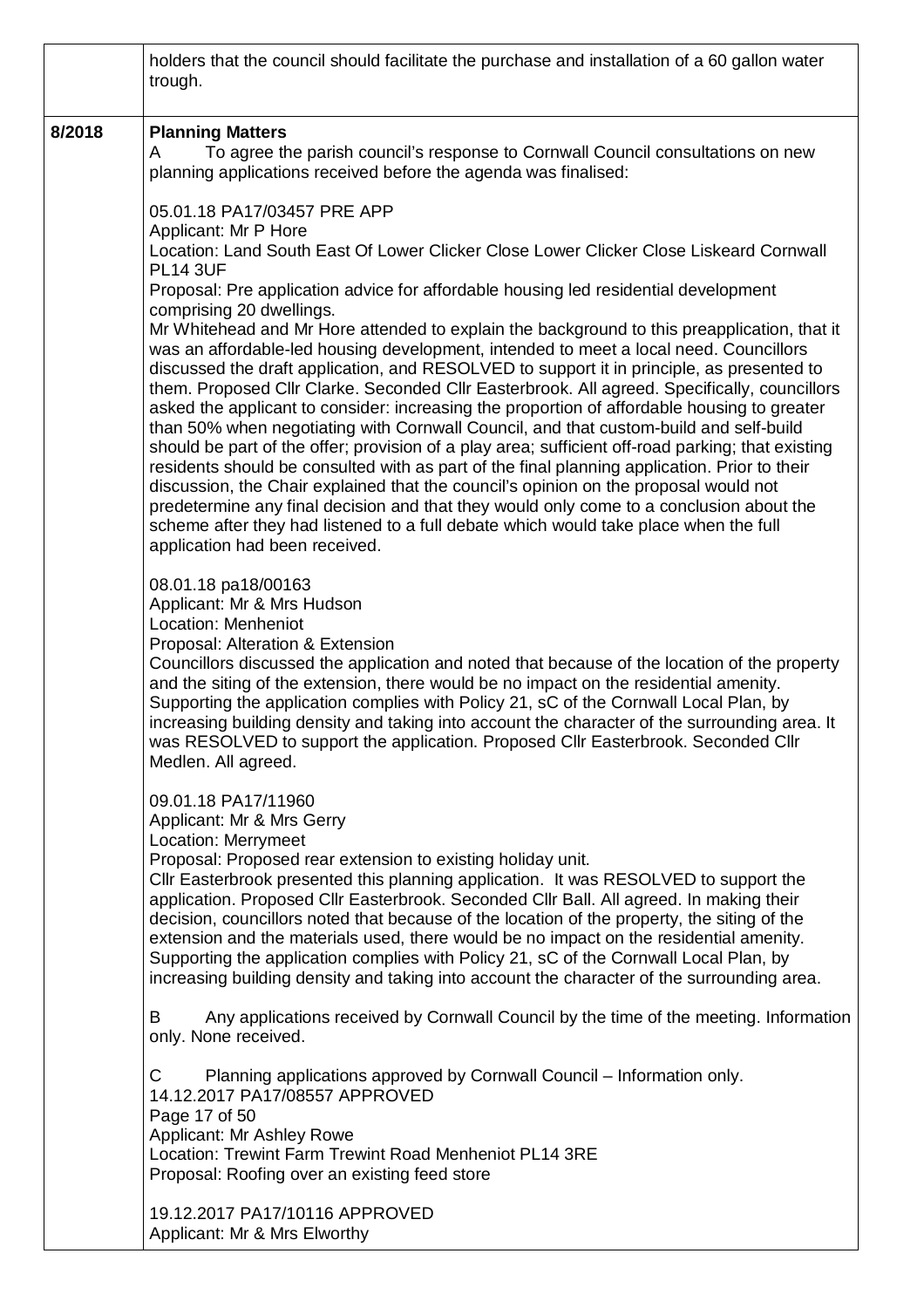|        | Location: Willow Barn Lambest Farm Menheniot Liskeard Cornwall<br>Page 24 of 47<br>Proposal: Conversion of garage/store into ancillary accommodation together<br>with extension and alterations                                                                                                                                                                                                                                                                                                                                    |                                                                                                             |                     |        |   |        |  |  |  |
|--------|------------------------------------------------------------------------------------------------------------------------------------------------------------------------------------------------------------------------------------------------------------------------------------------------------------------------------------------------------------------------------------------------------------------------------------------------------------------------------------------------------------------------------------|-------------------------------------------------------------------------------------------------------------|---------------------|--------|---|--------|--|--|--|
|        | 22.12.2017 PA17/08387 APPROVED<br>Applicant: Mr And Mrs A Hill<br>Location: Crift House Road From Junction South Of Cutkive To Junction South<br>Of Butterdon Mill Pengover Green PL14 3NH<br>Proposal: Erection of two-storey extension to house                                                                                                                                                                                                                                                                                  |                                                                                                             |                     |        |   |        |  |  |  |
|        | D                                                                                                                                                                                                                                                                                                                                                                                                                                                                                                                                  | Planning applications refused by Cornwall Council or withdrawn by the applicant.<br>Information only. None. |                     |        |   |        |  |  |  |
|        | Е                                                                                                                                                                                                                                                                                                                                                                                                                                                                                                                                  | <b>Planning Appeals: None</b>                                                                               |                     |        |   |        |  |  |  |
|        | F<br>Report on renewal of trading licence for Terry's Tasties. Clerk explained that during<br>the December recess, the parish council had received notification from Cornwall Council<br>Street Trading asking if it had had objections to the renewal and changes to the licence<br>granted to Terry's Tasties located at Lower Clicker layby. The Chair and Vice Chair had<br>examined the notice and decided that the marginal increase in trading hours would not<br>impact on the locality or on other potential competitors. |                                                                                                             |                     |        |   |        |  |  |  |
| 9/2018 | <b>Financial Matters</b><br>Accounts for Payment – Schedule 2017/18 - It was RESOLVED to accept the<br>A<br>payment schedule and agree payment. Proposed Cllr Tucker. Seconded Cllr Sneyd. All<br>agreed.                                                                                                                                                                                                                                                                                                                          |                                                                                                             |                     |        |   |        |  |  |  |
|        | <b>Payments Schedule</b>                                                                                                                                                                                                                                                                                                                                                                                                                                                                                                           |                                                                                                             | Dec 2017            | Period | 9 |        |  |  |  |
|        | Date                                                                                                                                                                                                                                                                                                                                                                                                                                                                                                                               | Payee                                                                                                       | <b>Description</b>  | CQ.    |   | £      |  |  |  |
|        | 13/12/2017                                                                                                                                                                                                                                                                                                                                                                                                                                                                                                                         | <b>Bretonside Print</b>                                                                                     | <b>NDP Printing</b> | DC     | £ | 385.58 |  |  |  |
|        | 18/01/2018                                                                                                                                                                                                                                                                                                                                                                                                                                                                                                                         | <b>SSE Enterprise</b>                                                                                       | Maintenance 2017    | 1751   | £ | 100.22 |  |  |  |
|        | 18/01/2018                                                                                                                                                                                                                                                                                                                                                                                                                                                                                                                         | Rob Craig                                                                                                   | Ground maintenance  | 1752   | £ | 130.00 |  |  |  |
|        | 31/01/2018                                                                                                                                                                                                                                                                                                                                                                                                                                                                                                                         | John Hesketh                                                                                                | Salary              | 1753   | £ | 522.00 |  |  |  |
|        | 18/01/2018                                                                                                                                                                                                                                                                                                                                                                                                                                                                                                                         | Menheniot Parish Hall                                                                                       | Reissue hall hire   | 1754   | £ | 14.00  |  |  |  |
|        | 18/01/2018                                                                                                                                                                                                                                                                                                                                                                                                                                                                                                                         | Steve Besford-Foster                                                                                        | NDP Project         | 1755   | £ | 880.07 |  |  |  |
|        | 2,031.87<br>Σ<br>All cheque payments today                                                                                                                                                                                                                                                                                                                                                                                                                                                                                         |                                                                                                             |                     |        |   |        |  |  |  |
|        | B<br>Direct Bank Payment & Receipts. For information.                                                                                                                                                                                                                                                                                                                                                                                                                                                                              |                                                                                                             |                     |        |   |        |  |  |  |
|        | <b>Bank Receipts Schedule</b>                                                                                                                                                                                                                                                                                                                                                                                                                                                                                                      |                                                                                                             | Dec 2017            | Period | 8 |        |  |  |  |
|        | <b>Date</b>                                                                                                                                                                                                                                                                                                                                                                                                                                                                                                                        | Payer                                                                                                       | <b>Description</b>  |        |   | £      |  |  |  |
|        | 11/12/2017                                                                                                                                                                                                                                                                                                                                                                                                                                                                                                                         | Lloyds Bank                                                                                                 | <b>Interest</b>     |        | £ | 3.78   |  |  |  |
|        | 15/12/2017                                                                                                                                                                                                                                                                                                                                                                                                                                                                                                                         | Rob Craig                                                                                                   | Repair refund       |        | £ | 48.00  |  |  |  |
|        | All bank receipts this period                                                                                                                                                                                                                                                                                                                                                                                                                                                                                                      |                                                                                                             |                     |        | £ | 51.78  |  |  |  |
|        | C<br>Bank Reconciliation - previously published.                                                                                                                                                                                                                                                                                                                                                                                                                                                                                   |                                                                                                             |                     |        |   |        |  |  |  |
|        | D<br>Cllr Medlen reviewed bank payments from the previous month.<br>Е<br>Councillors were asked to approve the purchase of a replacement flagpole, with an<br>estimated cost of £325.00. It was RESOLVED to support the replacement. Proposed Cllr<br>Tucker. Seconded Cllr Medlen. Majority agreed. The Chair explained that he would also                                                                                                                                                                                        |                                                                                                             |                     |        |   |        |  |  |  |
|        | obtain a quotation for the installation of two bollards to be located adjacent to the flagpole so<br>as to prevent cars from reversing into it.                                                                                                                                                                                                                                                                                                                                                                                    |                                                                                                             |                     |        |   |        |  |  |  |
|        |                                                                                                                                                                                                                                                                                                                                                                                                                                                                                                                                    |                                                                                                             |                     |        |   |        |  |  |  |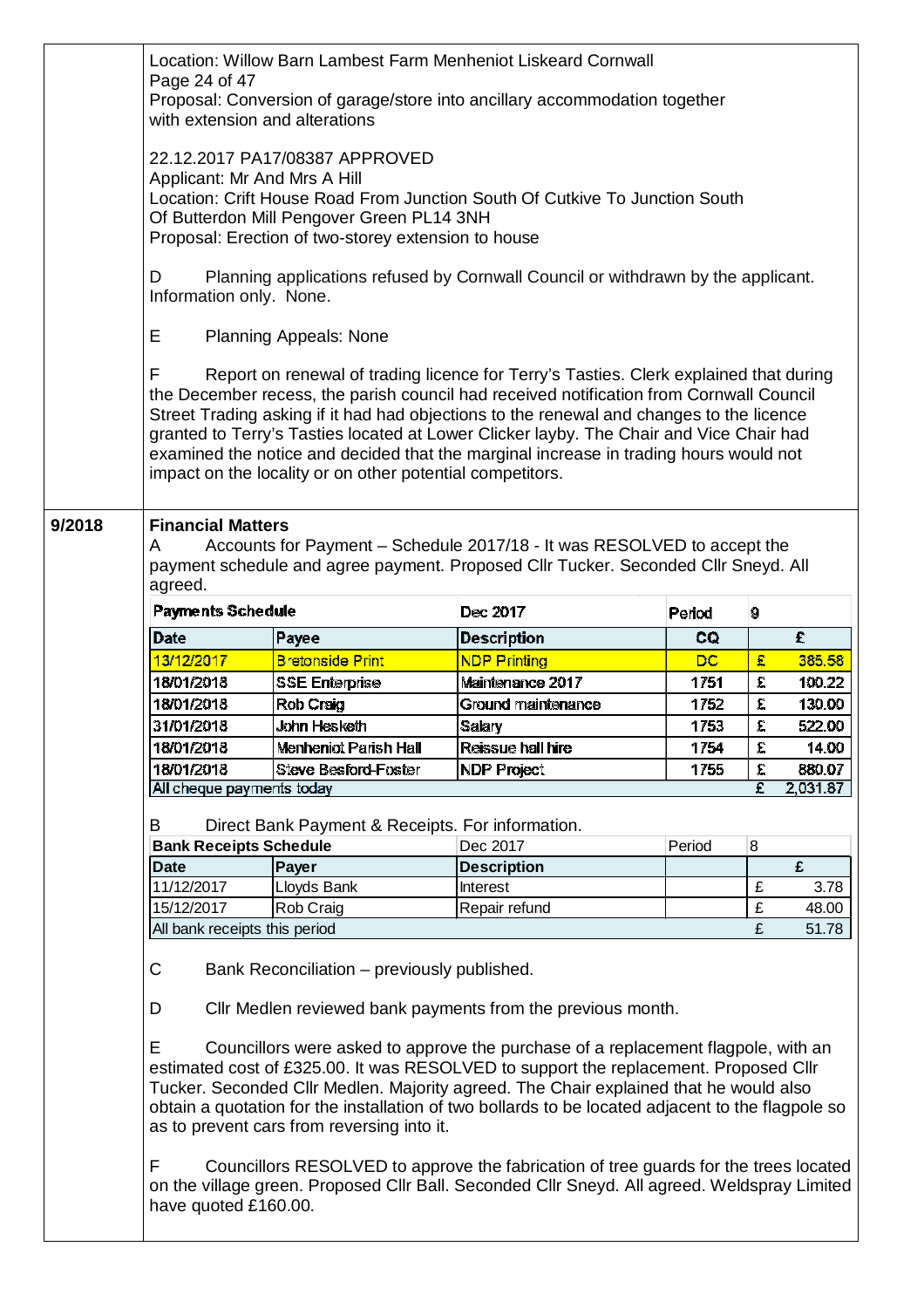| 10/2018 | <b>Councillors' Reports</b><br><b>Cllr Demelza Medlen</b><br>A<br>Skateboard park progress. A public meeting will be organised in February for residents and<br>skateboard users to discuss proposals for the design. Enquiries also being made for external<br>funding. ACTION Clerk to support the organisation of the meeting.                                                                                                                                                                                                                                                                                                                                                                                                                                                                                                                                                                                                                                                                                                                                                                                                                                                                                  |
|---------|--------------------------------------------------------------------------------------------------------------------------------------------------------------------------------------------------------------------------------------------------------------------------------------------------------------------------------------------------------------------------------------------------------------------------------------------------------------------------------------------------------------------------------------------------------------------------------------------------------------------------------------------------------------------------------------------------------------------------------------------------------------------------------------------------------------------------------------------------------------------------------------------------------------------------------------------------------------------------------------------------------------------------------------------------------------------------------------------------------------------------------------------------------------------------------------------------------------------|
|         | B<br><b>Cllr Pat Cade</b><br>Allotments survey: report previously published. Cllr Cade introduced the final survey that<br>concluded most plot holders would support a one-off charge of £10 per plot to fund the<br>installation of an extra water supply and 60gal trough. However, Cllr Clarke reported that a<br>local resident might be willing to donate a 60gal trough, so side-stepping the need for<br>allotments tenants to fund its purchase. Clerk presented a revised schedule of costs and<br>advised councillors that the purchase of connectors, transport and installation of the trough<br>and water supply could be accommodated within the small annual surplus from 2017 and<br>2018. It was RESOLVED to accept the findings of the allotments survey, thank the resident<br>for his kind donation, consult with allotment holders on the final location of the trough, and all<br>subject to final approval from the Rowe family, from whom the parish council rents the<br>ground. There would be no additional cost to allotment tenants. Council will consult with plot<br>holders before deciding on its final location. Proposed Cllr Easterbrook. Seconded Cllr<br>Clarke. All agreed. |
|         | $\mathsf{C}$<br><b>Cllr Eve Easterbrook</b><br>The Menheniot Old School Trust is proposing to make changes in its constitution to relieve it<br>of the need to include a trustee from both the parish council and the parochial church<br>council. Councillors were concerned that the close ties between MOST and the parish<br>council might be lost, and asked Cllr Easterbrook to take their comments back to the next<br>trustees meetings.                                                                                                                                                                                                                                                                                                                                                                                                                                                                                                                                                                                                                                                                                                                                                                   |
|         | <b>Cllr Will Sneyd</b><br>D<br>Reposted back on his meeting with the Liskeard & Looe Community Network Area meeting<br>held on 16 January 2018. His view was that the CNA provided a great opportunity for<br>councillors and clerks from neighbouring parishes and divisions to meet and discuss issues<br>that affected them all. At the most recent meeting, they had discussed the effects of changes<br>in the structure of local policing in Liskeard and the surrounding area, and proposed changes<br>in the way that the maintenance budget for highways would be partly devolved to the CNA<br>ACTION Clerk to update the parish website with details of how to report road and pavement<br>problems.                                                                                                                                                                                                                                                                                                                                                                                                                                                                                                    |
|         | Е<br><b>Cllr Tony Clarke</b><br>Expressed other concerns about changes in police restructuring, and the impact it would<br>have on local custody suites. The nearest town to which prisoners can now be taken is<br>Launceston, not Liskeard. Cllr Sneyd was able to confirm that the rebuilding of the police<br>station at Liskeard would go ahead, and would start in autumn 2018.                                                                                                                                                                                                                                                                                                                                                                                                                                                                                                                                                                                                                                                                                                                                                                                                                              |
| 11/2018 | <b>Chair's Agenda Items</b><br>The Chair and councillors agreed a voted of thanks for volunteers who helped<br>A<br>organize the Christmas Carol Service.                                                                                                                                                                                                                                                                                                                                                                                                                                                                                                                                                                                                                                                                                                                                                                                                                                                                                                                                                                                                                                                          |
|         | Neighbourhood Development Plan<br>B<br>The Steering Group meeting is now taking ace at Menheniot Parish Hall on Thursday 25<br>January at 7pm. Steve Foster will be available from 5.30pm for consultation with residents on<br>the latest survey.                                                                                                                                                                                                                                                                                                                                                                                                                                                                                                                                                                                                                                                                                                                                                                                                                                                                                                                                                                 |
|         | C<br>Consultation of Shadow Accountable Care System<br>The Chair and Cllr Seeva both explained that consultation on a shadow body to oversee the<br>delivery of health and social care was in progress across the county. The link to this video<br>explains more: https://vimeo.com/251164533                                                                                                                                                                                                                                                                                                                                                                                                                                                                                                                                                                                                                                                                                                                                                                                                                                                                                                                     |
| 12/2018 | <b>Diary Dates</b><br>The next Full Council Meeting is to be held at The Old School, Menheniot on<br>A<br>Thursday 15 February 2018, commencing at 7.30pm.                                                                                                                                                                                                                                                                                                                                                                                                                                                                                                                                                                                                                                                                                                                                                                                                                                                                                                                                                                                                                                                         |